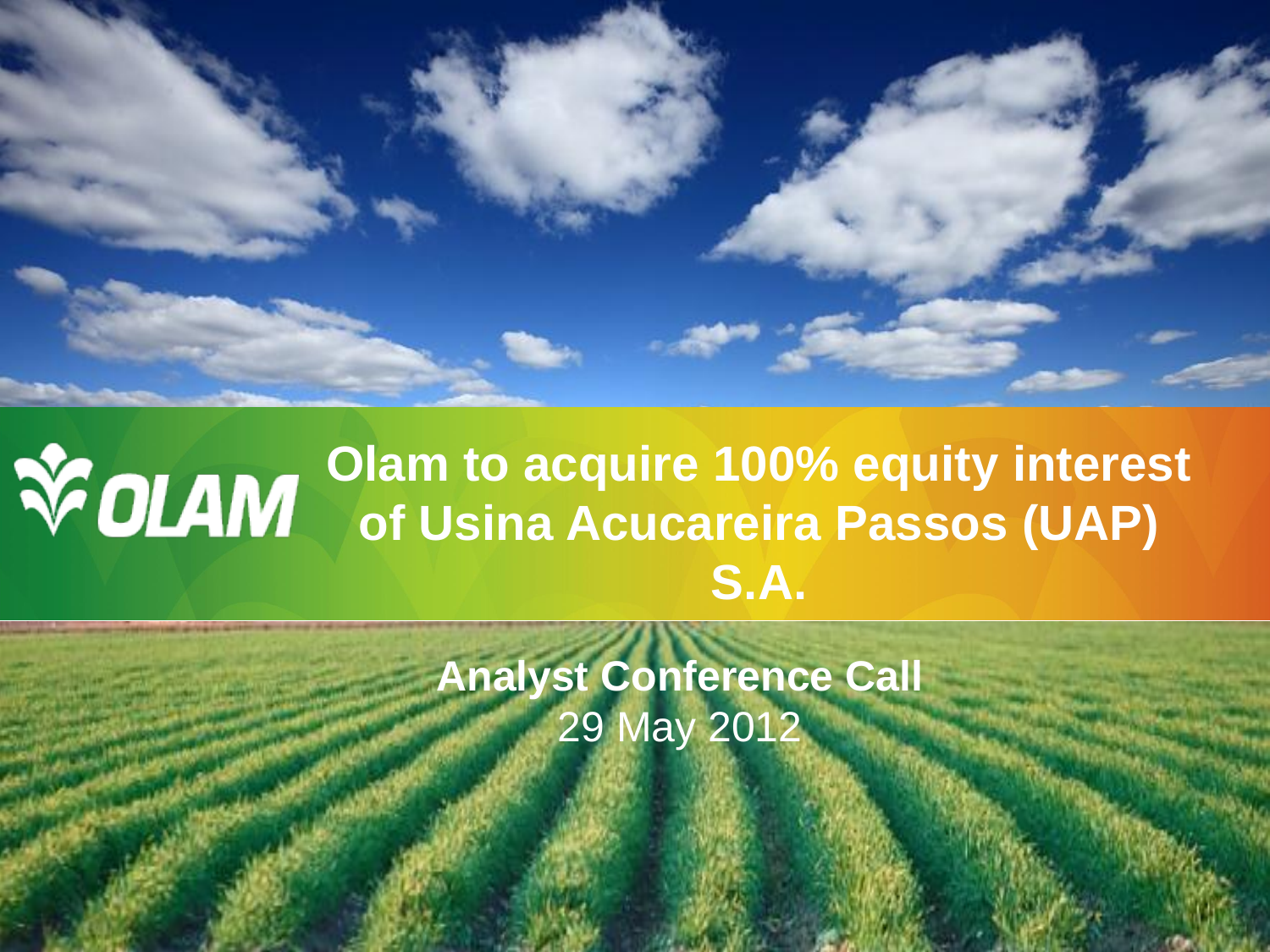This presentation may contain statements regarding the business of Olam International Limited ('Olam') and its subsidiaries ('Group') that are of a forward looking nature and are therefore based on management's assumptions about future developments.

Such forward looking statements are intended to be identified by words such as 'believe', 'estimate', 'intend', 'may', 'will', 'expect', and 'project' and similar expressions as they relate to the Group. Forward-looking statements involve certain risks and uncertainties because they relate to future events. Actual results may vary materially from those targeted, expected or projected due to several factors.

Potential risks and uncertainties includes such factors as general economic conditions, foreign exchange fluctuations, interest rate changes, commodity price fluctuations and regulatory developments. The reader and/or listener is cautioned to not unduly rely on these forward-looking statements. We do not undertake any duty to publish any update or revision of any forward looking statements.

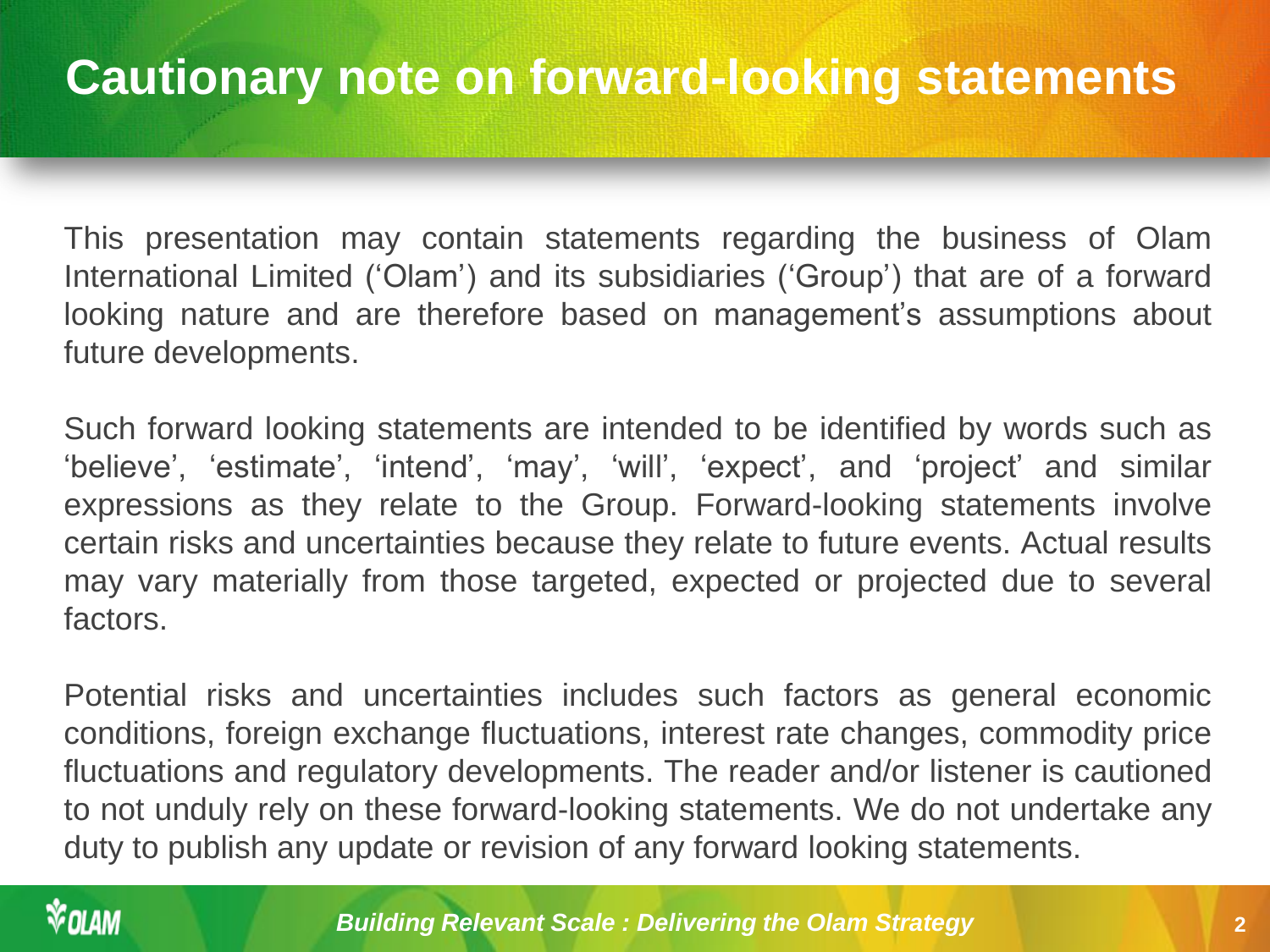### **Presentation outline**

#### ❖ Transaction Overview

- ❖ Investment Rationale & Strategic Fit
- ❖ Financial Impact



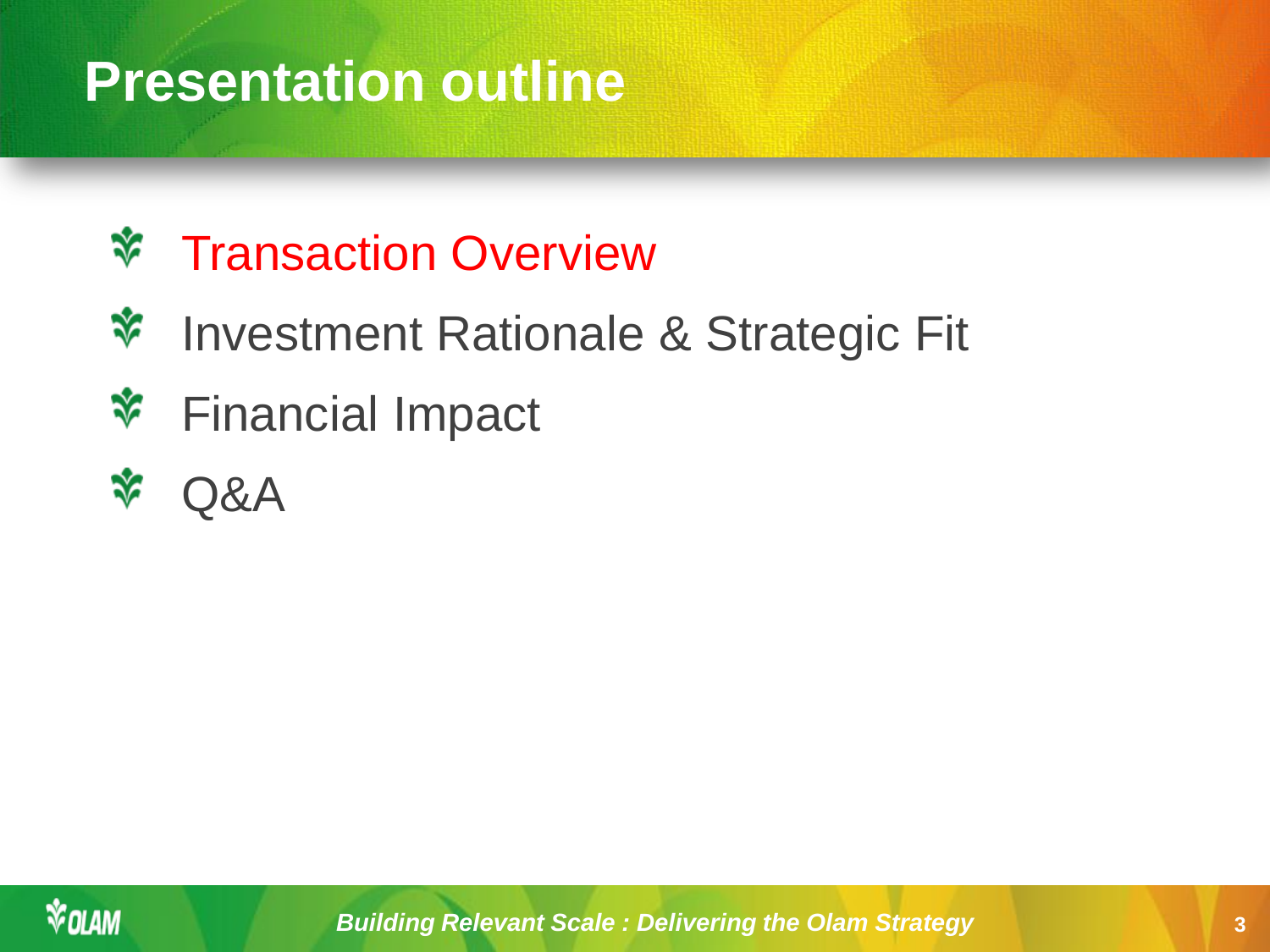### **Transaction Overview**

| <b>The</b><br><b>Transaction</b>                                                     | ❖ | Olam signed an agreement on May 28, 2012 to acquire 100% equity<br>interests of Usina Acucareira Passos S.A. ("UAP"), a Brazilian<br>sugarcane miller and processor for BRL 255 Mn* (US\$ 128.8Mn)        |
|--------------------------------------------------------------------------------------|---|-----------------------------------------------------------------------------------------------------------------------------------------------------------------------------------------------------------|
| <b>Investment</b><br><b>Highlights</b><br><sup>*</sup> Subject to closing conditions | ❖ | UAP is located in the city of Passos (Minas Gerais state) which is the second<br>largest in cane cultivation after Sao Paulo state and accounts for ~10% of Brazil's<br>cane production                   |
|                                                                                      | ❖ | Agro-climatic conditions in Passos are comparable to those in Ribeirao Preto (the<br>prime cane producing region)                                                                                         |
|                                                                                      | ❖ | The mill is favorably located with no competing mill in an 80km radius and is just<br>480kms from the export port of Santos                                                                               |
|                                                                                      | ❖ | The existing cane crushing capacity is 1.75 Mn MT per annum. Post acquisition,<br>Olam will invest an incremental US\$ 111.5Mn over 5 years for renovation and to<br>expand capacity to 3 Mn MT per annum |
|                                                                                      | ❖ | The total investment in the project (acquisition + expansion) represents an effective<br>EV/MT of ~US\$80 for the transaction                                                                             |
|                                                                                      | ❖ | The business will be earnings accretive from the $2nd$ year and is expected to deliver<br>an equity IRR in excess of 20%                                                                                  |

### **VOLAM**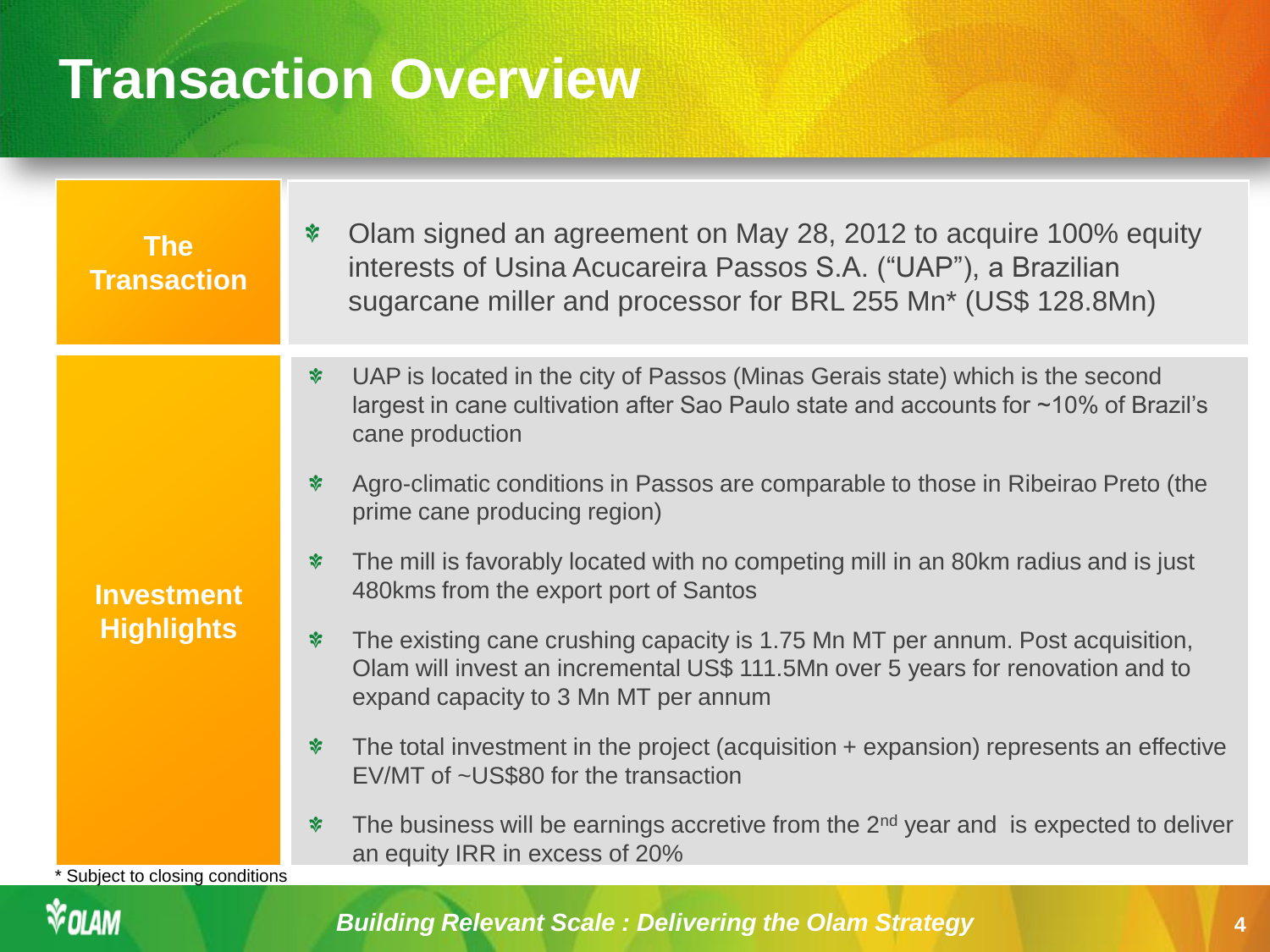### **Presentation outline**

- Transaction Overview ❖
- ❖ Investment Rationale & Strategic Fit
- ❖ Financial Impact
- ❖ Q&A

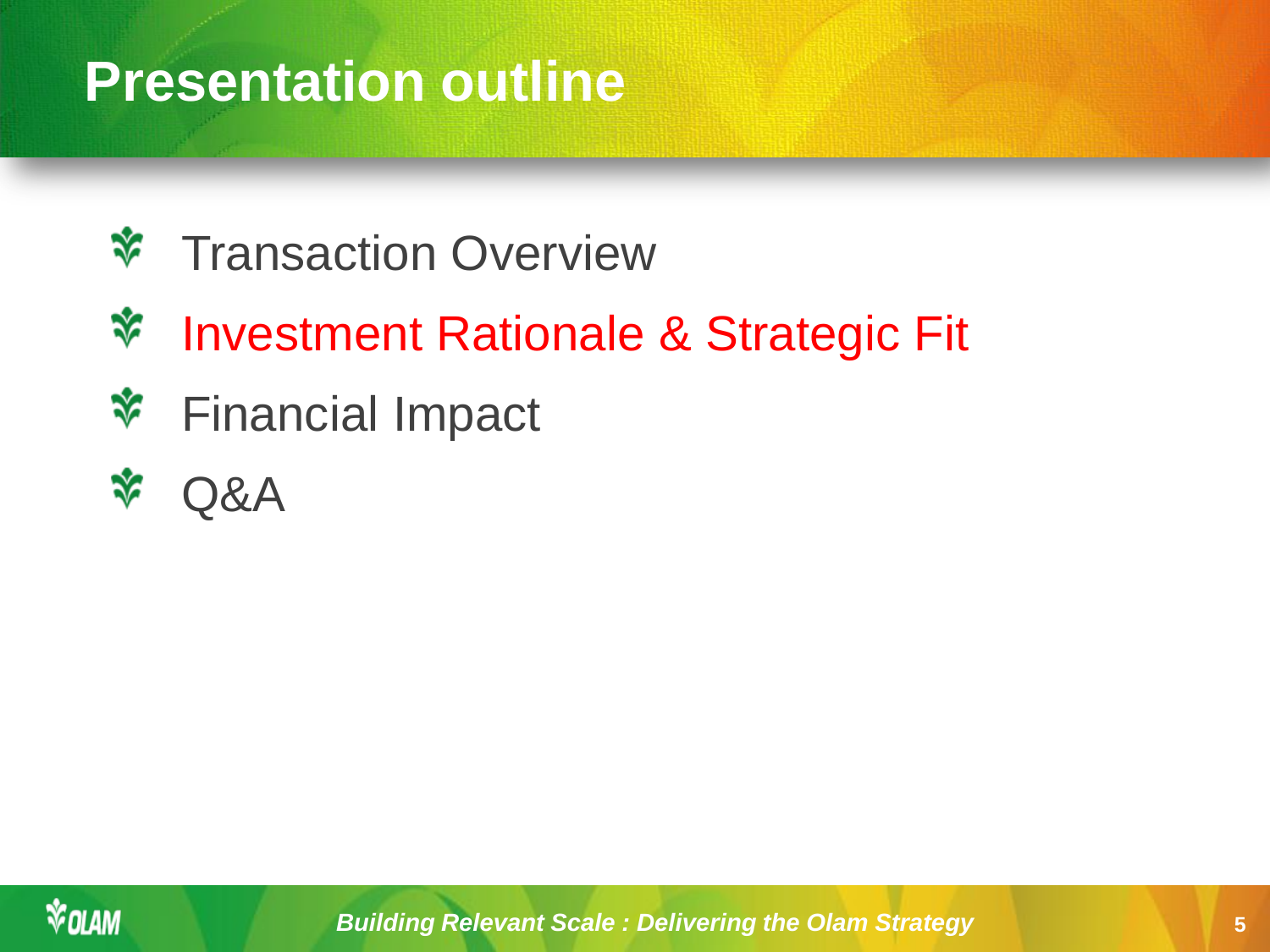### **Investment is aligned to our 2009 strategic plan**

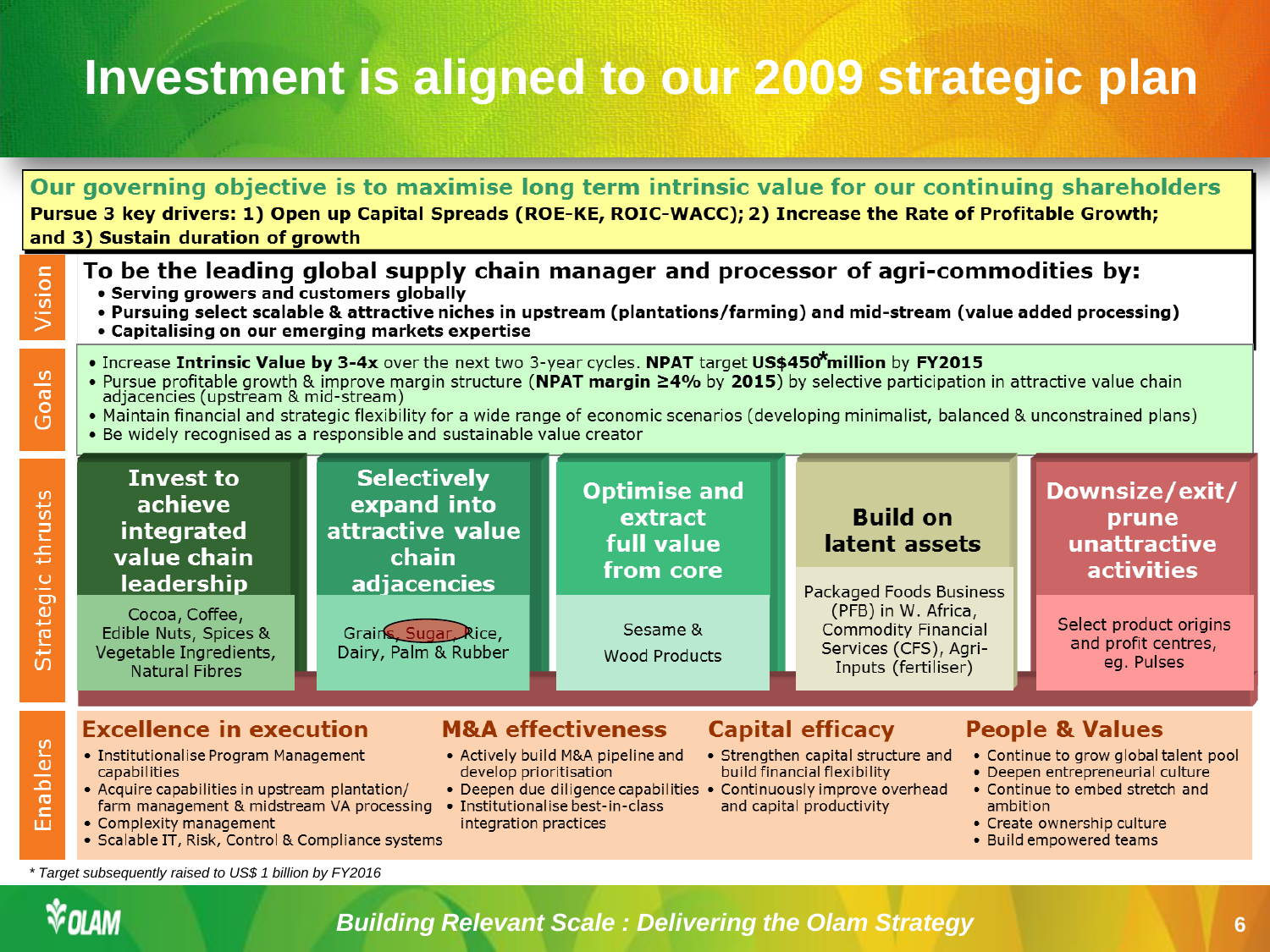### **The Sugar/Sweetener platform is a key part of Olam's strategic plan**

#### **Olam's Sugar Strategy**

To achieve regional leadership in the sugar industry by investing in milling assets in large sugarcane producing countries with a comparative cost advantage and/or large protected markets as well as Refining assets in large deficit-prone consuming countries



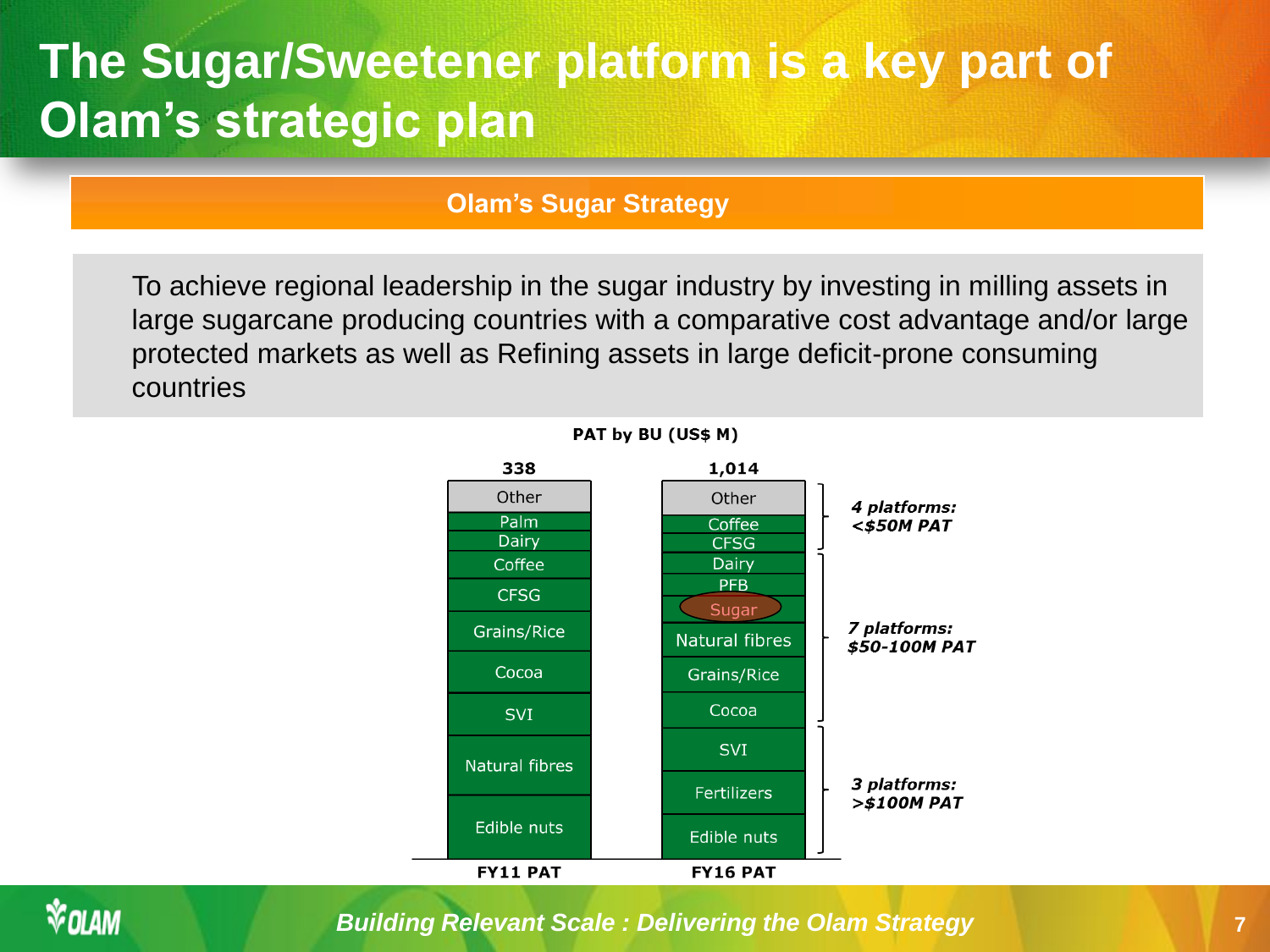### **Brazil is expected to increase its share of world sugar exports**



Source: Fapri

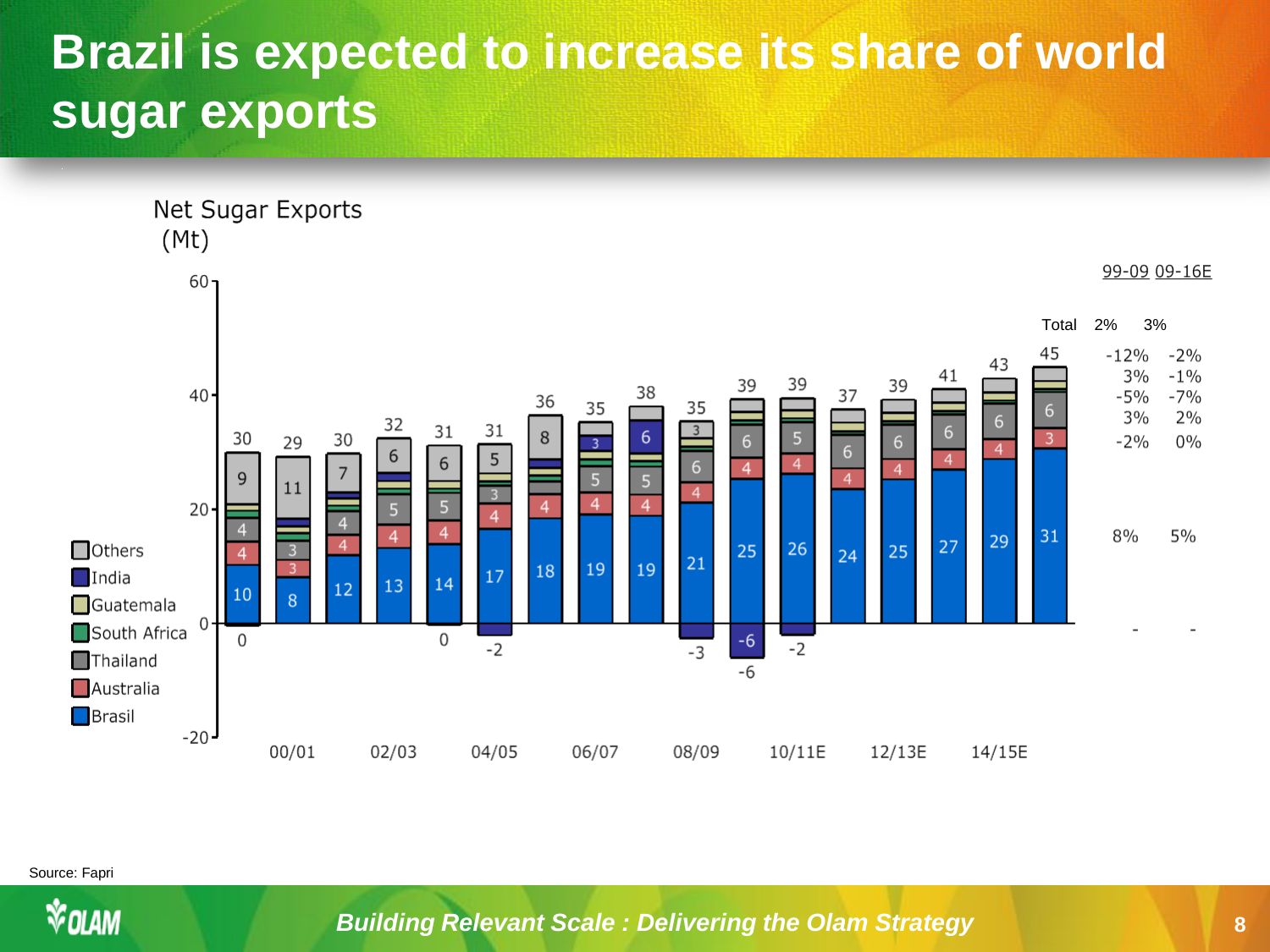## **Why UAP?**

#### **High Yield potential**  $\mathbf{\hat{x}}$

- ❖ 9 km from the town of Passos in the State of Minas Gerais, the second largest cane producing state with  $\sim$ 10% share of Brazil's cane production
- ❖ Favourable agro-climatic conditions similar to those of the prime cane producing region of Ribeirao Preto that can support cane yields in the range of 85-95 MT / hectare

#### ❖ **Locational advantage**

- ❖ Situated ~480 kms from the sugar port of Santos
- ❖ Close to several large cities thus providing an opportunity to target the domestic market

#### **Low competitive intensity** ❖

 $\mathbf{\hat{x}}$ No competing mill in an 80km radius

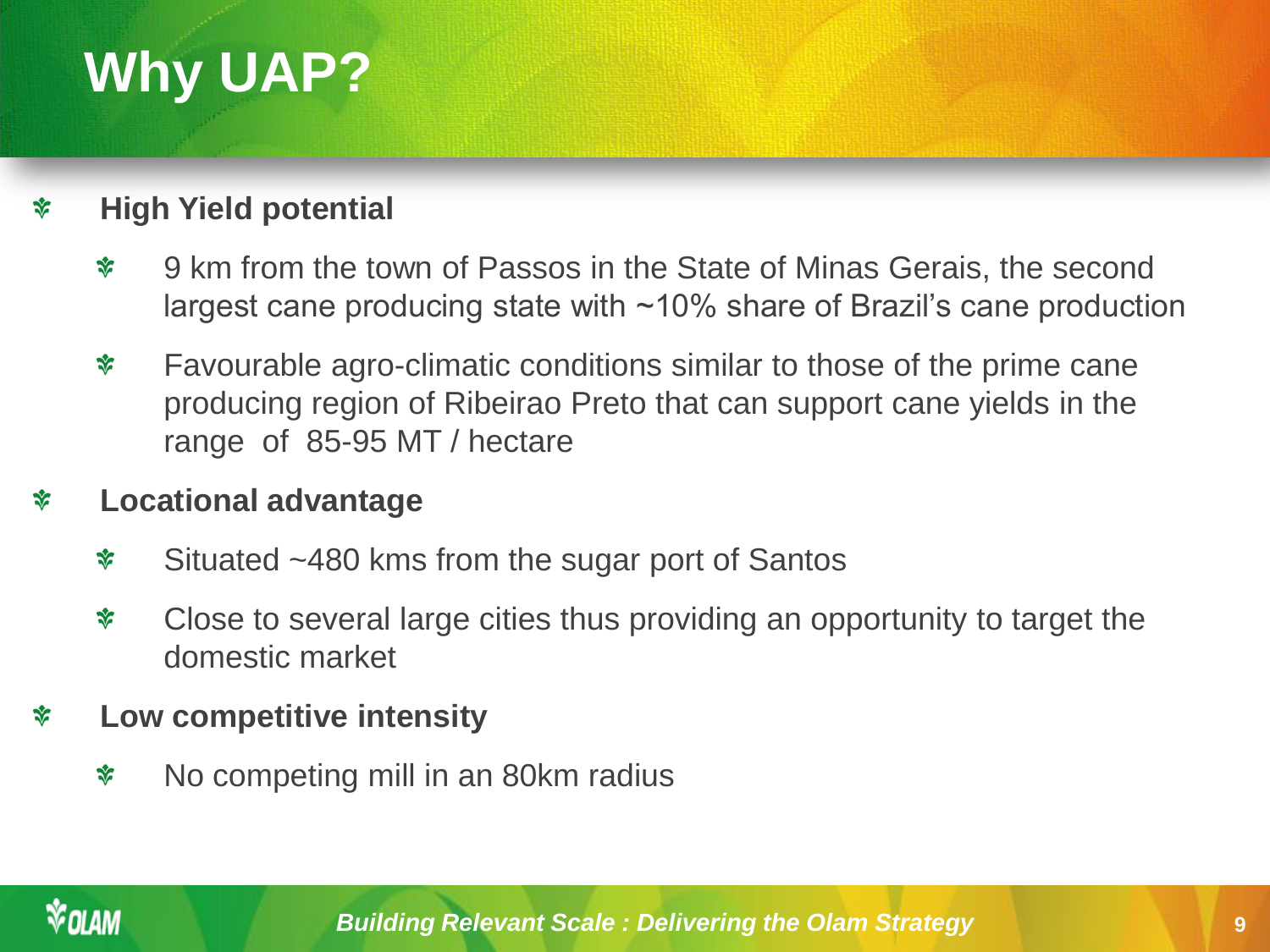## **Why UAP?**

#### $\mathbf{\hat{x}}$ **Reliability of cane supply**

- $\mathbf{\hat{x}}$ 75% of cane comes from committed/leased farms managed by UAP ensuring reliability of cane supply
- A 50km radius catchment area has the potential to support incremental ❖ cane cultivation

#### $\mathbf{\hat{x}}$ **Product versatility**

 $\mathbf{\hat{x}}$ The facility is capable of producing VHP, white sugar, ethanol and molasses which provides flexibility to maximize returns depending on market conditions

#### **Management accretive** ❖

❖ Experienced team at UAP will benefit Olam to acquire strong operational capabilities in the local context across both the agricultural and industrial segments

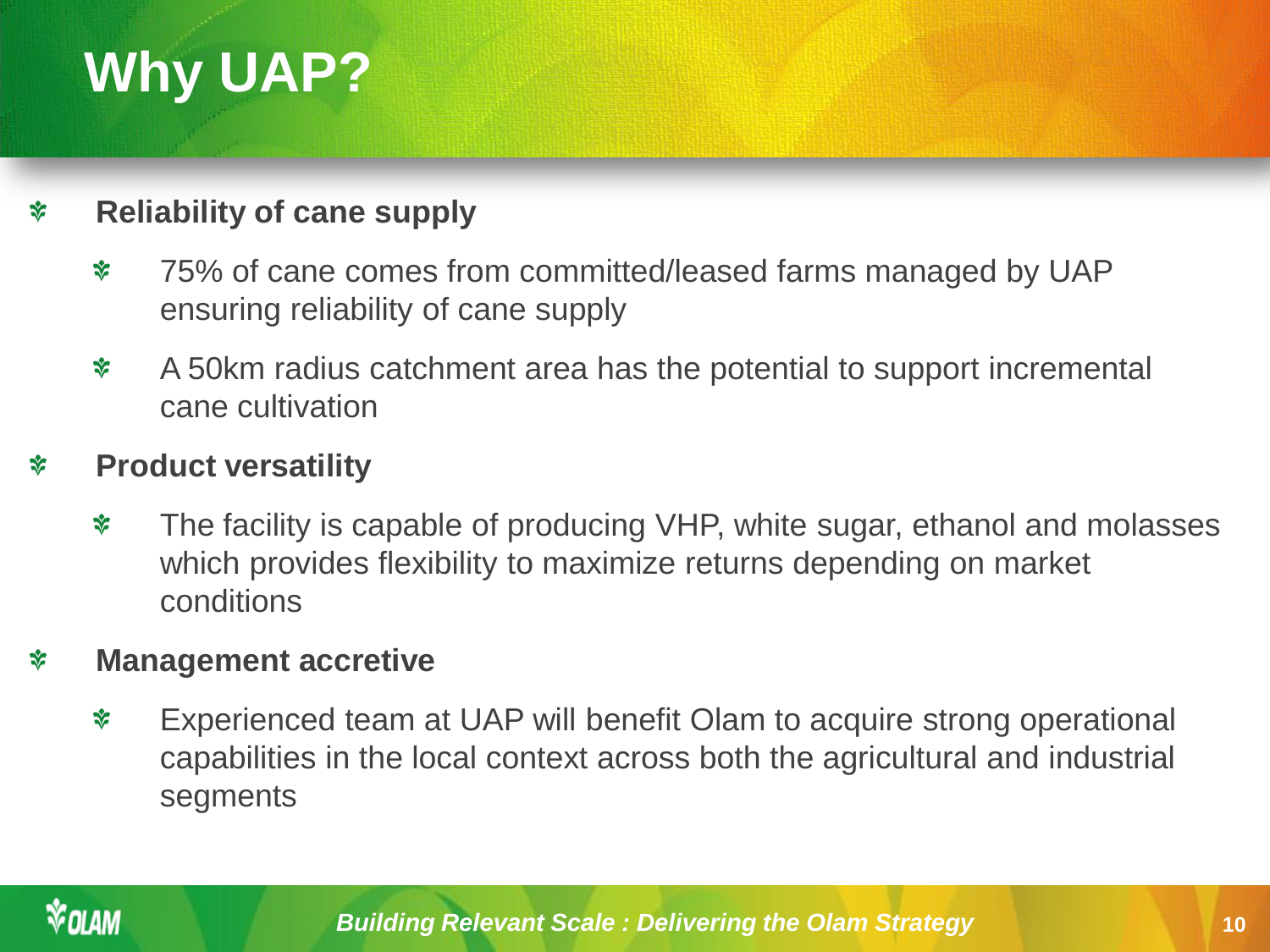### **Presentation outline**

- ❖ Transaction Overview
- ❖ Investment Rationale & Strategic Fit
- ❖ Financial Impact



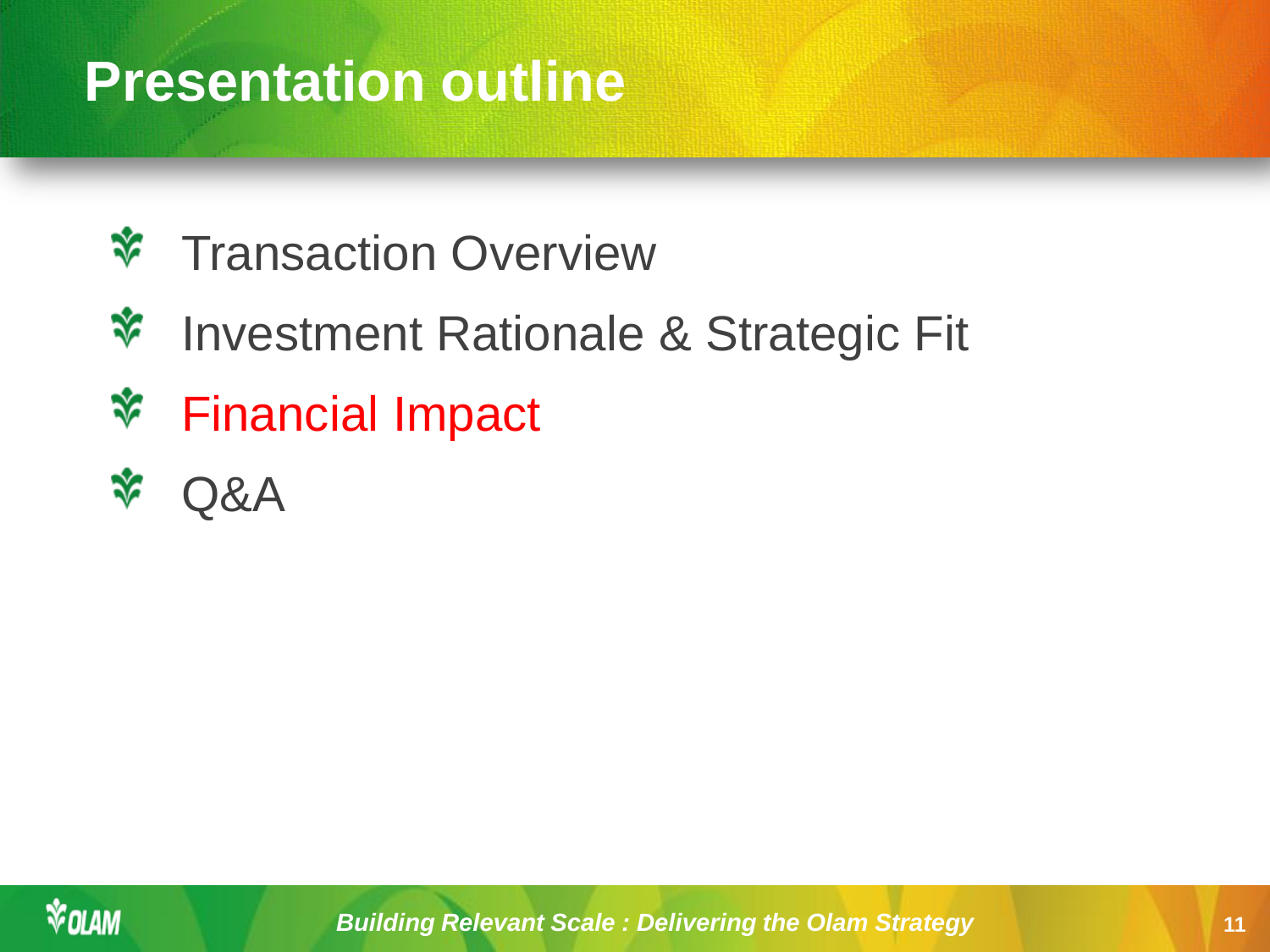### **Financial Impact**

- ❖ Olam's investment of BRL 255Mn (US\$128.8Mn) to be funded from internal accruals and borrowings
- Incremental refurbishment and expansion capex of US\$111.5Mn ❖ to be spent over the next 5 years
- Transaction done at EV/MT of ~US\$80/MT (post expansion). ❖ This compares well with recent acquisitions done at US\$110- 128 / MT and estimated greenfield costs of ~US\$ 125-150/MT
- Expected to deliver steady state EBITDA margins in excess of ❖ 30% and an equity IRR in excess of 20%
- Transaction is expected to be earnings accretive from the ❖ second year.